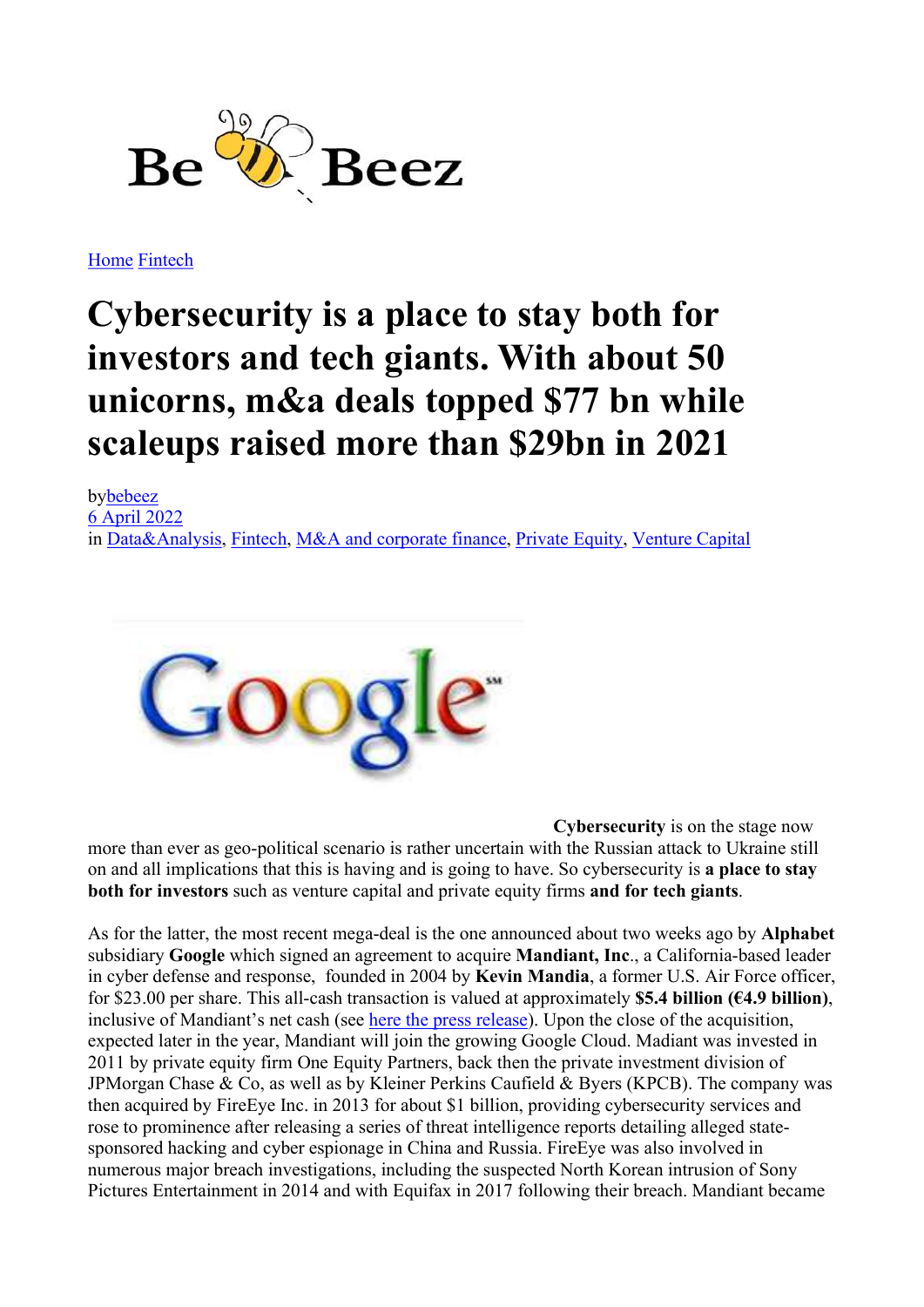a stand-alone company last year when FireEye sold its security-product business and FireEye name for \$1.2 billion to a consortium led by Symphony Technology Group.

Adding the internet security company will strengthen Google's cloud-computing business as competition escalates with larger rivals Amazon Web Services and Microsoft Corp. Actually Microsoft was also in talks with Mandiant regarding a potential buyout in the weeks leading up to Google's official announcement. Microsoft in turn had acquired various smaller cybersecurity companies. More in detail in July 2021 it bought both RiskIQ, a leader in global threat intelligence and attack surface management (see here the press release) and CloudKnox, a leader in Cloud Infrastructure Entitlement Management (CIEM) (see here the press release). RiskIQ helps customers discover and assess the security of their entire enterprise attack surface—in the Microsoft cloud, AWS, other clouds, on-premises, and from their supply chain, in addition to malware and spyware monitoring and mobile app security. Microsoft did not reveal the terms of the deal, but *Bloomberg* reported that the company paid "more than \$500 million in cash" for the San Francisco-based provider, according to unnamed sources. On the other hand, CloudKnox offers complete visibility into privileged access. It helps organizations right-size permissions and consistently enforce least-privilege principles to reduce risk, and it employs continuous analytics to help prevent security breaches and ensure compliance. Like Mandiant, both RiskIQ and CloudKnox have also been venture backed in the past, with RiskIQ going through 5 rounds of funding, starting in 2013, that raised a total of \$83 million and CloudKnox which raised \$22.8 million in 4 rounds starting in 2018.

Cybersecurity is still a very hot sector for venture capital firms which have know gained very good returns already as the first raw of cybersecurity companies have been growing up very fast. Some of those have gained the unicorn label already, actually about 50 of them around the world (see Venturebeat, CB Insights, Failory).

## **Cybersecurity**



La lista degli unicorni della cybersecurity secondo CB Insights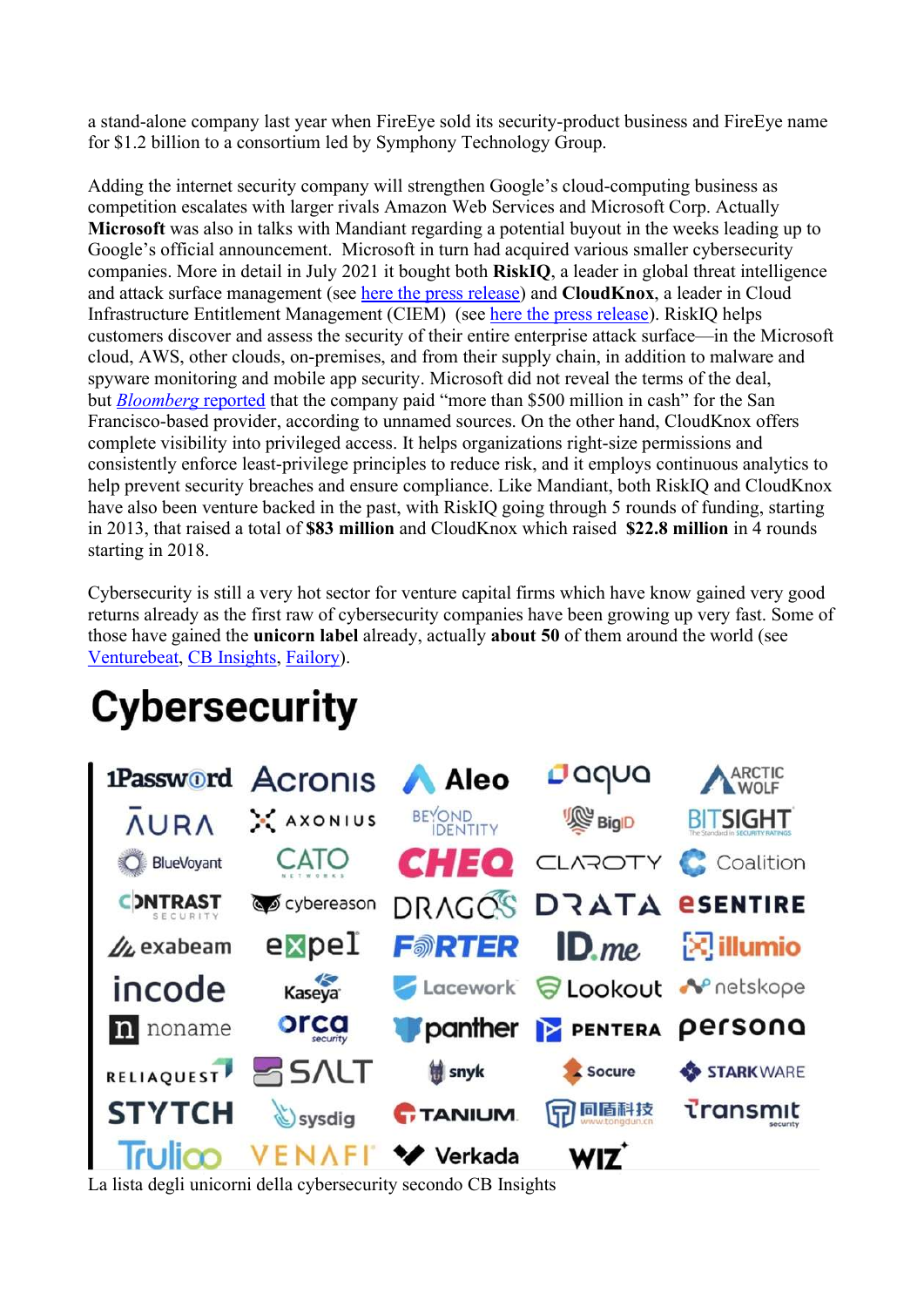One of them, Sysdig, even if based in San Francisco (California), has an Italian founder, Loris Degioanni. The company is a market leader in the cloud security sector and has closed a \$350 million Series G funding round last December with a valuation of \$2.5 billion, bringing the total capital raised to \$744 million and more than doubling the company's valuation in eight months (see here a previous article by *BeBeez*). The round was led by **Permira's** growth fund and was also attended by Guggenheim Investments and existing investors Accel, Bain Capital Ventures, DFJ Growth, Glynn Capital, Goldman Sachs, Insight Partners, Next47, Premji Invest & Associates and Third Point Ventures (see here a previous article by BeBeez). Sysdig works with leading cloud service providers, including Amazon Web Services, Google Cloud Platform, Microsoft Azure, IBM Cloud, Red Hat and SUSE Rancher. This funding will be used to accelerate Sysdig's global expansion in Europe, the Middle East, Asia Pacific and South America, double its staff in 2022, expand its partner program, and invest in a unified multi-cloud security experience in runtime, configurations, permissions and vulnerabilities. Sysdig had just closed a \$188 million round just last April 2021 and in that case the capital increase was led by Premji Invest & Associates and Third Point Ventures. Accel, Bain Capital Ventures, Next47, DFJ Growth, Glynn Capital, Goldman Sachs and Insight Partners also participated in the round.

As for Italy Sysdig in an exception as other cybersecurity companies in the Italian panorama are rather smaller even if appealing to investors. We recall for example that earlier this month, Bahreinbased private equity firm Investcorp won the auction for control of HWG, a Veronese cyber security company founded by Enrico Orlandi in 2008. This was an exit for Ninja Investments, a club deal platform lead by Leonardo Bruzzichesi and Michelangelo Mantero, which had invested in the company in 2019. Recent valuations of HWG have been circulating around  $\epsilon$ 50 million. In the startup panorama then **Random Power**, an Italian startup active in the cryptography sector, raised the first tranche of a round of 200k euros last November from LIFTT, a venture capital firm led by entrepreneur-scientist Stefano Buono, while in September 2021 4 Securitas, an innovative cybersecurity startup, has closed a series A round signed by **Cysero EuVECA**, a venture capital fund managed by AVM Gestioni ser specialized in robotics, jointly promoted with Kilometro Rosso Bergamo's science and technology park. According to BeBeez, Cysero acquired 20% of the startup for 2 million euros.

Italian venture capital firms also look abroad for their investments in cybersecurity. So last January Indaco Ventures sgr joined the last round of funding, worth 4 million Swiss francs, of Swiss cybersecurity firm Cysec. The company, based in Lausanne, was founded in 2018 by Patrick Trinkler and Yacine Felk and specializes in data security. This new round, which brings total funding to 7 million Swiss francs, will support Cysec's growth into the Digital Assets, DeFi and Edge Computing markets.

Coming back to the big picture, actually the cybersecurity sector attracted huge resources last year from investors and is still doing so this year. According to the last Cybersecurity Almanac by Momentum Cyber, a trusted cybersecurity focused investment bank, private equity growth divisions and venture capital firms has recently flocked to cybersecurity startups and scaleups which raised a record \$29.5 billion in 2021, more than double the \$12.4 billion mapped in 2020. In total, over 1,000 deals were struck with 84 exceeding \$100 million and 30 of these startups covered the \$1 billion valuation threshold to earn the title of unicorn.

Alongside the money raised in the startup market, the cybersecurity market saw \$77.5 billion in total merger and acquisition activity with private equity firms more and more involved as investors. The largest of these deals was actually led by a private equity consortium including Advent, Permira, Crosspoint Capital, CPP Investments, GIC and ADIA which acquired McAfee for \$14.1 billion in a deal that was finalized a few weeks ago even it announced